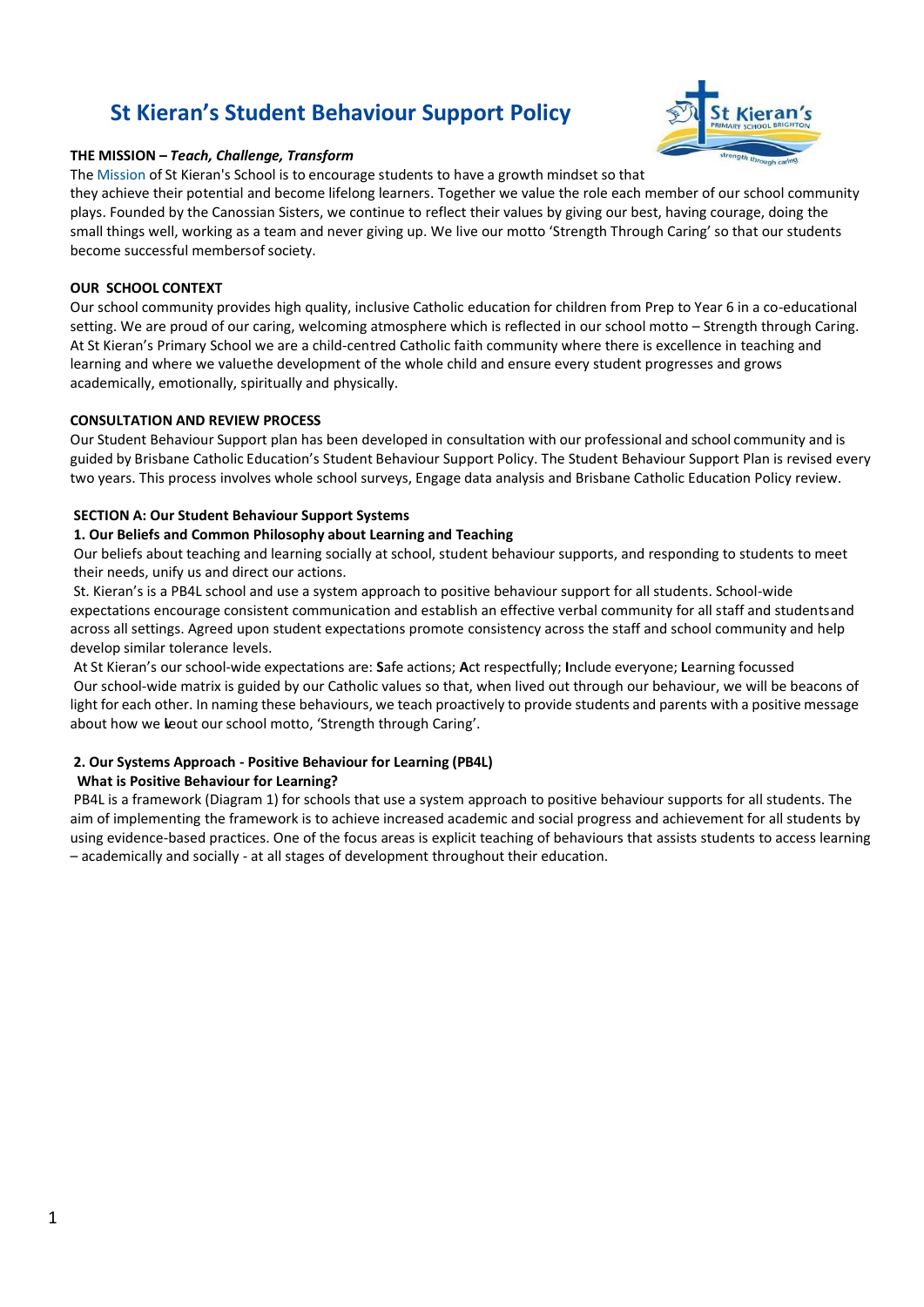Diagram 1: Adapted from *School-wide Positive Behaviour Support: implementers' blueprint and Self-Assessment,* by OSEP Centre On Positive Behavioural Interventions and Supports, 2004, Eugene OR: Lewis



## **Theoretical and conceptual characteristics**

PB4L is the redesign of learning environments, not students. The theoretical and conceptual understandings of PB4Learning are firmly linked to Behavioural Theory and Applied Behavioural Analysis (Carr et al., 2002). This perspective emphasises that observable behaviour is an important indicator of what individuals have learned and how they operate in their environment. Environmental factors are influential in determining whether a behaviour is likely to occur, and new and alternative pro-social behaviours can be taught (Sugai & Horner, 2002; Sugai et al., 2008)

#### **Continuum of support and key features**

An important component of PB4L is the adoption of a continuum of behavioural supports (Diagram 2) that, like academic instruction, acknowledges that students will need differing levels of behavioural interventions and supports to be successful at school. Within the continuum there are three levels of support.

#### **Tier 1 Universal Supports:**

This first level focuses on universal behavioural and academic supports for all students. Here the focus is on prevention of problem behaviours, providing explicit teaching of expected behaviours and creating positive learning environments across all settings in the school. Research has shown that approximately 80-85% of students will respond to proactive universal supports, display the desired appropriate behaviours and have few behaviour problems (Horner & Sugai, 2005; Lewis, Newcomer, Trussell & Ritcher, 2006).

#### **Tier 2 Targeted Supports:**

This second level focuses on targeted supports for students who continue to display problem behaviour even with the universal supports in place. Using data analysis, students are identified early, before problem behaviours become intense or chronic, to receive targeted supports such as small group social skill instruction, academic supports, mentoring and/or self-management strategies (Sailor et al., 2013).

#### **Tier 3 Personalised Supports:**

This third level focuses on personalised supports that are intensive and individualised. These students will require highly individualised behaviour support programs based on a comprehensive behavioural assessment, which at times, will include mental health professionals and family and community services.

# Diagram 2: **CONTINUUM OF STUDENT SUPPORTS**

Personalised or Tier 3

- Individual students
- Assessment based
- Intense, durable intervention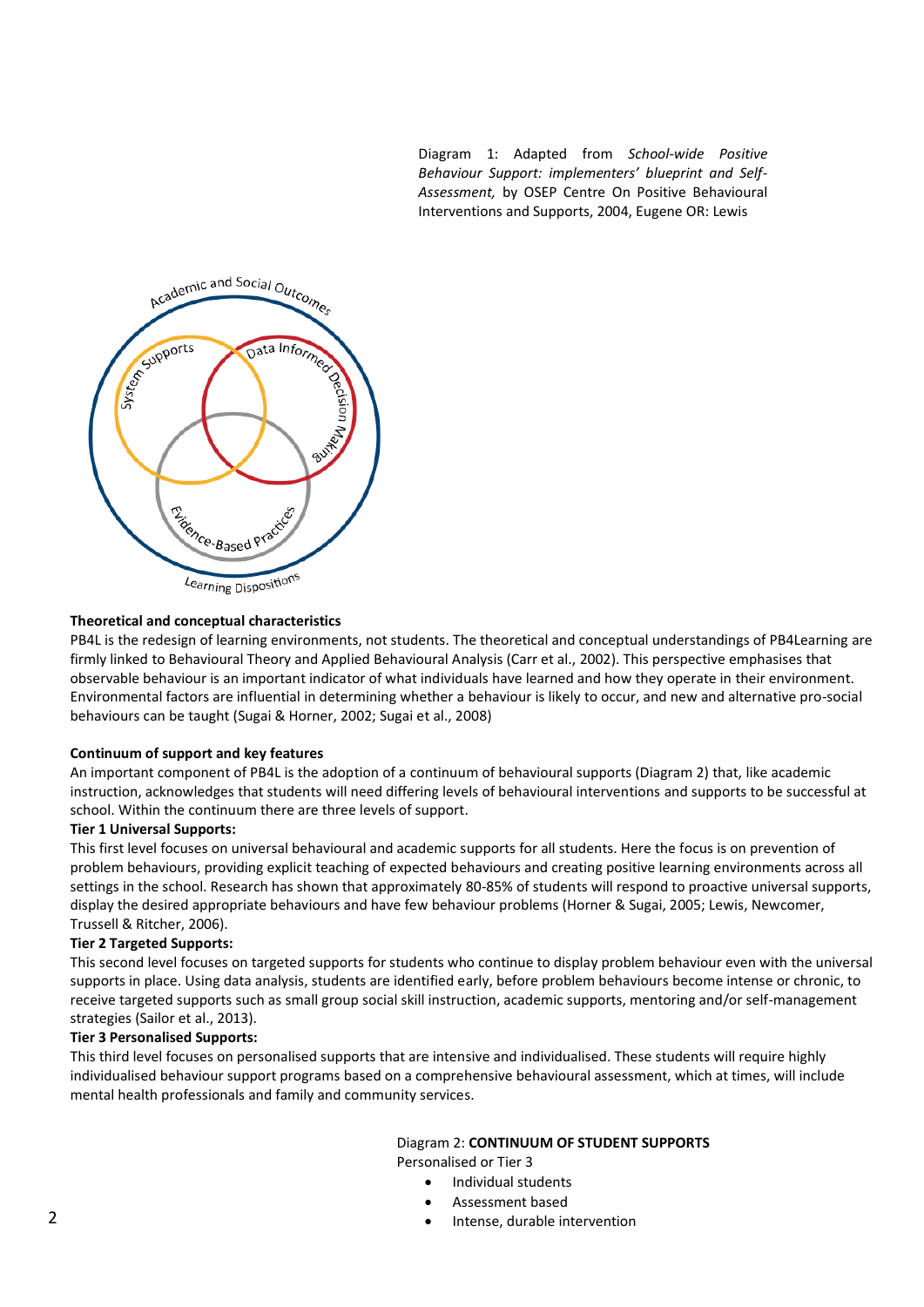

Targeted or Tier 2

- Students at-risk
- High efficiency
- Rapid response

Universal or Tier 1

- All students
- All settings

By building a connected continuum, everyone in the school is bevert at va weach level of support is connected to the universal systems i.e. every targeted and individualised intervention uses the universal set of behavioural expectations to increase the • likelihood of maintenance and generalisation to other contexts.

## **3. Student Behaviour Support Leadership & Professional Learning for School/College staff**

At St. Kieran's we have clear Student Behaviour Support structures. Our PB4L team meets twice per term and consists of teachers, ST:IE, school officers and leadership. The meeting agenda comes from both data analysis from Engage Student Support System and issues raised in Learning Support and weekly staff meetings. They are responsive meetings which are used for communicating, problem solving, planning, implementing and promoting positive behaviours for Learning as a whole school. Professional and shared learning around PB4L is a part of our Professional Learning days in January and revisited throughout the year at staff meetings and Briefing.

#### **Section B: Our Student Behaviour Support Practices**

#### **1. Clarity: Our Expectations**

School-wide expectations encourage consistent communications and establish a common language of expectations for all staff and students and across all settings. Agreed upon student expectations promote the school's Catholic Identity and provide consistency across the staff and school community.

Our expectations are:

- Safe Actions
- Act Respectfully
- Include Everyone
- Learning Focused

Our school behaviour matrix is a visual tool that outlines the expectations of behaviours we expect all students and staff to learn, practice and demonstrate. They allow us to teach proactively and to provide students and parents with a positive message about behaviours for learning at school.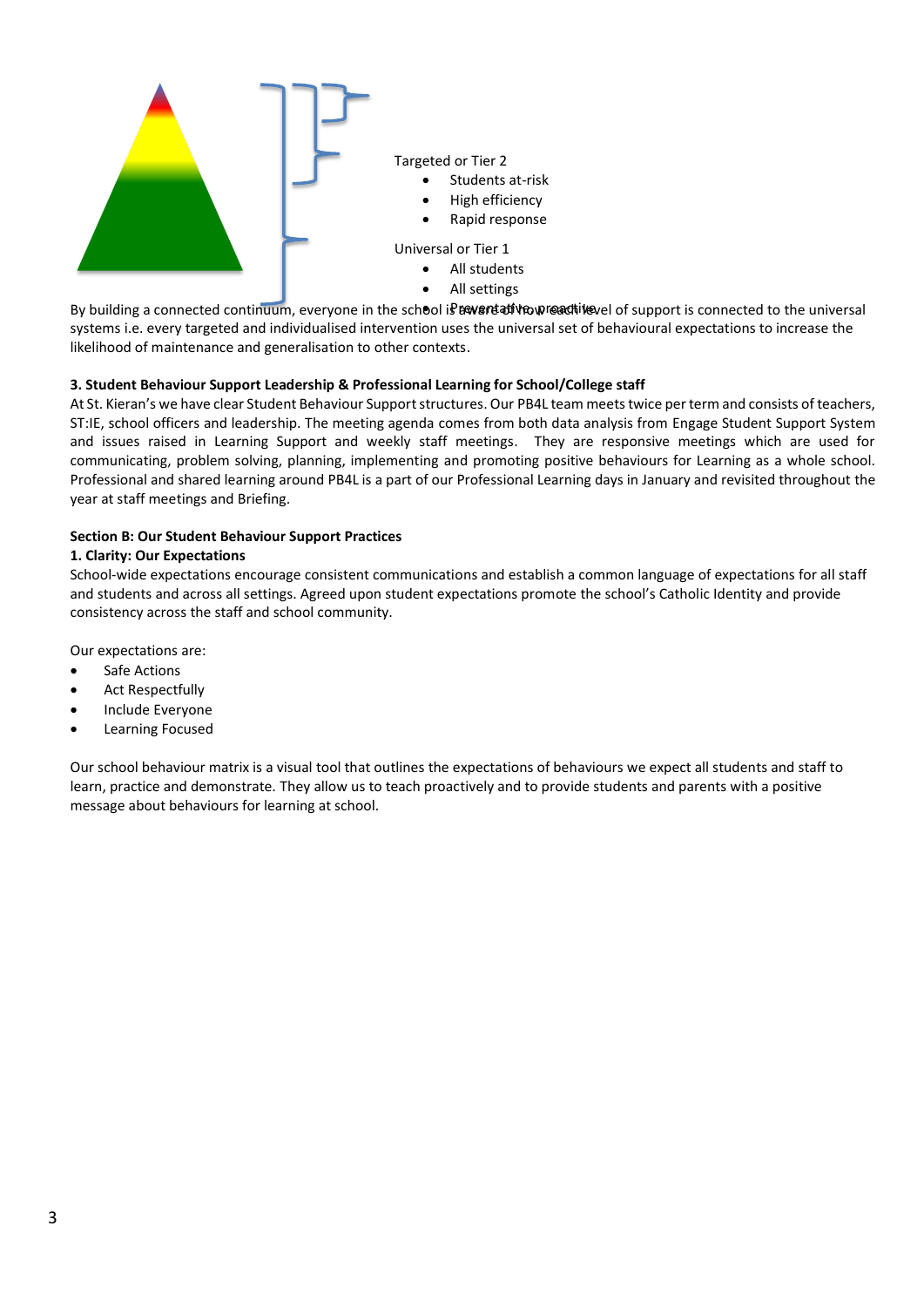| <b>Classrooms</b>                                                                                                                                                                                                                                          | Playground                                                                                                                                                                                  | Eating<br>Area                                                                                                                                                                                   | <b>Toilets</b>                                                                                                                    | <b>Sacred</b><br><b>Gatherings</b>                                                                                                         | Online                                                                                                                                                                               | <b>Transitions</b>                                                                                                                                                                                          |
|------------------------------------------------------------------------------------------------------------------------------------------------------------------------------------------------------------------------------------------------------------|---------------------------------------------------------------------------------------------------------------------------------------------------------------------------------------------|--------------------------------------------------------------------------------------------------------------------------------------------------------------------------------------------------|-----------------------------------------------------------------------------------------------------------------------------------|--------------------------------------------------------------------------------------------------------------------------------------------|--------------------------------------------------------------------------------------------------------------------------------------------------------------------------------------|-------------------------------------------------------------------------------------------------------------------------------------------------------------------------------------------------------------|
| Walking feet to, from<br>and in the classroom<br>Chairs are for sitting on,<br>desks are for working at<br>Use equipment appropriately<br>Gentle hands and feet                                                                                            | Wear hats<br>Use equipment safely<br>Gentle hands and feet<br>Walk on concrete pathways<br>Report any concerns<br>to the adult on duty<br>Toys and sports equipment<br>must be kept at home | Walking feet to, from<br>and in the eating area<br>Eat your own tood<br>Stay seated in your area<br>Gentle hands and feet                                                                        | Ask permission<br>Walking feet to, from<br>and in the tollet area.<br>Gentle hands and feet<br>Report any issues<br>straight away | Walking feet to, from<br>and in the space<br>Stay sealed with your dass<br>Sit and stand quietly<br>and carefully<br>Gentle hands and feet | Drily communicate with<br>people you know<br>Stay on the teacher-<br>directed site<br>Keep all your details and<br>pesswords private<br>Report any issues of<br>concern to an adult. | Walk to the appropriate<br>area when the bell rings<br>Walk quiety<br>Stay with your class or group<br>Gentle hands and feet                                                                                |
| <b>CT RES</b><br>Listen to and follow<br>adult instructions<br>Use an inside voice to<br><b>TIP</b><br>speak kindly to others<br>Raise your hand to<br>talk, toll or ask<br>Look after everyone's<br>equipment                                             | Speak kindly and<br>fisten to others.<br>Be aware of each other's<br>personal space<br>Listen to and follow<br>sdult instructions                                                           | Listen to and follow<br>adult instructions<br>Speak quietly to the<br>people near you<br>All rubbish in bins and<br>leave the area tidy<br>Raise your hand when the<br>bell goes to be dismissed | Give others privacy<br>Only put follet paper<br>in the toilet<br>Flush toilet after use<br>Leave tolet areas<br>clean and dry     | Enter and exit calmly<br>and quiotly<br>Show reverence<br>Actively participate in rituals<br>Respond appropriately                         | Care for your equipment<br>Use only kind words<br>and images<br>Keep other people's<br>information and<br>photos private                                                             | Listen to and follow<br>adult instructions<br>Be considerate of others<br>Be aware of each other's<br>personal space<br>Weit patiently                                                                      |
| NELUDE<br>Work cooperatively<br><b>ERYOWE</b><br>Listen to and value<br>everyone's ideas<br>Jse encouraging language<br>to motivate others<br>Invite others to be<br>pert of your group                                                                    | Be friendly and kind to others<br>Make everyone<br>part of your fun<br>Share equipment<br>Be a good sport                                                                                   | Invite others to be<br>part of your group<br>Se friendly and kind to others                                                                                                                      | Wait patiently for your turn<br>Speak kindly and<br><b>Islan to others</b>                                                        | Celebrate community<br>Participate together<br>Everyone has the<br>right to participate                                                    | Share your technology skills.<br>Share equipment<br>Work cooperatively                                                                                                               | Walk in line behind the<br>person in front of you<br>Be friendly and kind to others<br>Be mindful of others<br>also using the paths<br>Play my part so my daes<br>moves successfully<br>through the school. |
| EARNING<br>Share ideas and skills<br><b>Ocuse</b><br>Challenge yourself by setting<br>goals and working hard<br>Ask for help when needed<br>and take responsibility<br>for your own learning<br>Have a positive affitude<br>bwards all learning activities | Know the rules and<br>play by them<br>Stay within the play.<br>area boundaries                                                                                                              | Eating healthy food<br>fuels our body<br>Eat healthy food first<br>Recycle paper and<br>rieidoard rubbish                                                                                        | Use an inside voice<br>Wash hands with one<br>quart of scop<br>Return to class straight away                                      | Body and mind stillness<br>Listen to learn<br>Be a part of our story                                                                       | Be prepared for learning<br>with your dovice charged<br>Stay on task and complete.<br>the set learning activities.<br>Use technology for learning                                    | Be in the right place<br>at the right time<br>Keep all equipment and<br>belongings in the right place<br>Lead by example when<br>moving around the school                                                   |

In addition to our school expectations, our affective curriculum is informed by the General Capabilities in the Australian Curriculum. The General Capabilities encompass the knowledge, skills, behaviours, and dispositions that, together with curriculum content in each learning area and the cross-curriculum priorities, will assist students to live and work successfully in the twenty-first century.

The Personal and Social Capability is one of the seven General Capabilities that outlines student developmental stages of selfawareness, self-management, social awareness and social management. The behavioural and social emotional skills in this capability are to be taught through the learning areas of the approved curriculum[. www.acara.edu.au](http://www.acara.edu.au/)

# **2. Focus: Teaching Expected behaviour**

Effective instruction requires more than providing the rule – it requires instruction, practice, feedback, re-teaching and encouragement (Sprague & Golly, 2005). Instruction takes place each day, throughout the day, all year long. In addition, direct teaching may be done using some or a combination of the following:

- Beginning of school year "Getting to know you" activities
- Time built into the first weeks of schools and increased later in the year

• Structured and spontaneous times each week in the classroom teaching, practicing, modelling and rewarding expected behaviours

- Vertical Class groups each Tuesday afternoon
- Assemblies followed by group practice
- New student orientation when needed
- Student leaders support younger peers through modelling, social interactions and teaching

# **3. Feedback: Encouraging Productive Behaviours for learning**

#### Tier 1 Universal Supports:

Feedback should cause thinking (Dylan William, 2011). In education, we use the term "feedback" for any information given to students about their current achievements (William, 2011 p.122). Feedback to students provides them with the way to move their learning forward and make progress in their learning.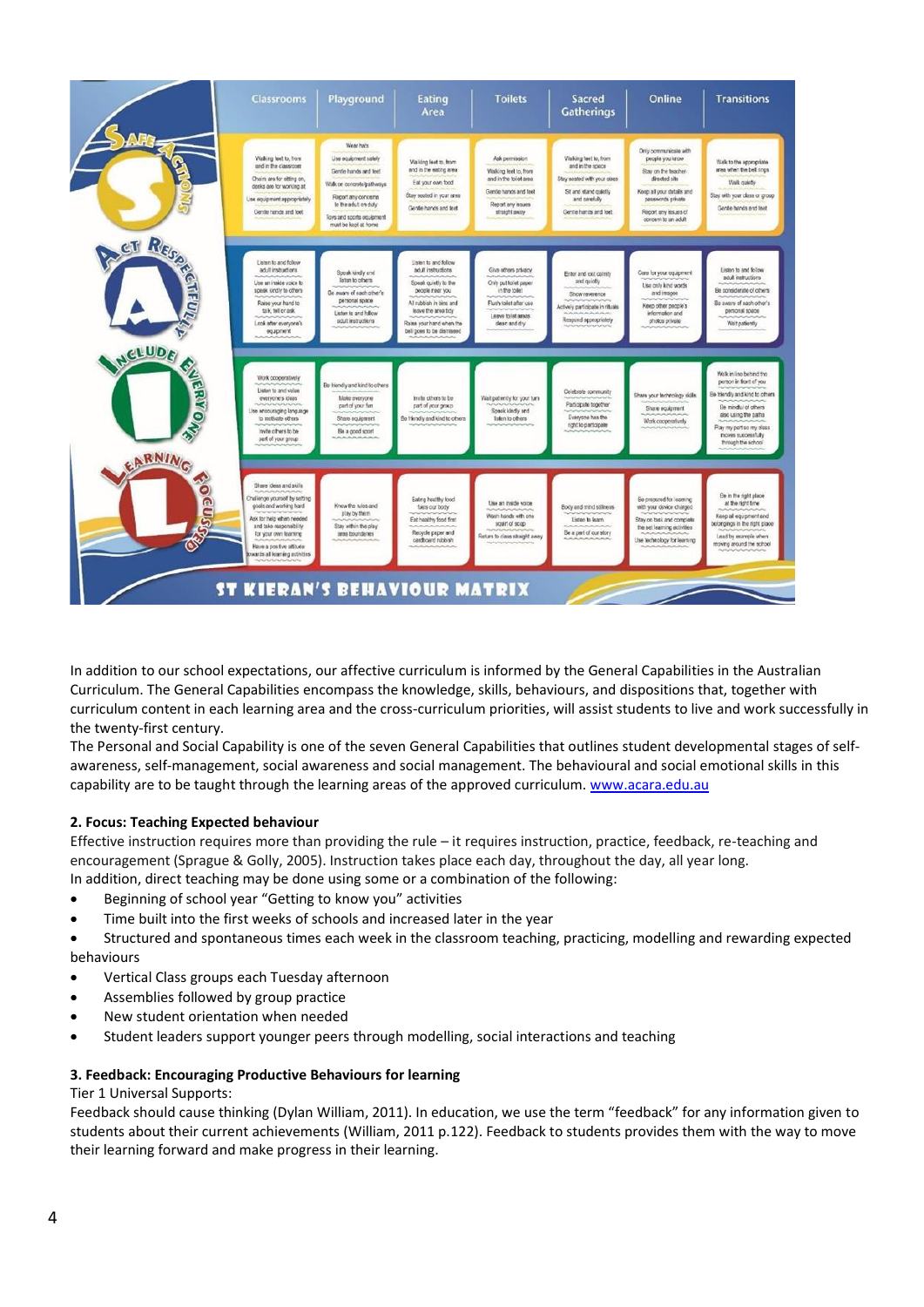Our school encourages and motivates students, both as they are learning the expected behaviours and then to maintain those skills and dispositions as students become more fluent with their use. Specifically, our school encouragement system utilises effective, specific positive feedback, adult attention (contingent and non-contingent) and a tangible reinforcement system. The encouragement and acknowledgment strategies in place for school and classroom include:

• Explicit teaching of our school behaviour matrix. A selected focus area from the matrix is taught at assembly regularly andfollowed up in classrooms. This ensures a shared understanding and common language.

• Recognising positive behaviours for learning using SAIL: Strength through Caring cards and Learner of the Week awards. We also have a whole school reward system where children are encouraged to set behavioural goals in order to achieve recognition in the4 SAIL areas. Student achievement is recognised in the classroom and at assembly.

- Structured lunch time activities that facilitate positive social interactions. These are available each day and to all students.
- Utilising classroom behaviour teaching programs that are specifically linked to the SAIL theme.

These components enable staff to effectively recognise and encourage students when they display expected behaviours and contributeto the creation of a positive school environment.

# **Tier 2 Targeted Supports:**

Targeted evidence-based interventions play a key role in supporting students at risk of academic and social problems and may prevent the need for more intensive interventions (Sailor et.al., 2009). These students consistently have trouble with low level but disruptive behaviours that interfere with instruction and hinder student learning. Targeted inventions should be timely and responsive and use similar strategies and social curriculum across a group of students.

Students are identified proactively, using academic, behaviour and attendance data accompanied by teacher nomination or through a screening process. Our targeted supports have systems in place to monitor student progress, make modifications, and gradually decrease support as student behaviour and engagement improves.

The evidence-based targeted supports currently available for students in the school include:

- Students identified as needing more focused teaching in order to achieve success. Responsive, targeted strategies include:
- Behaviour Education Program (Smooth Sailing Card). The BEP builds on school-wide expectations by providing students with frequent feedback and reinforcement from teachers, the BEP facilitator and the student's parent for demonstrating appropriate behaviour and academic engagement
- The Check and Connect Program (Chart the Course). The core of Check & Connect is a trusting relationship between the student and a caring, trained mentor. This mentor supports thestudent with problem solving and school engagement.
- Drumbeat Social Skills Program This program runs for 10 weeks, 2 sessions per week. It teaches relationships skills
- Social skill building opportunities (Pirate Play and STEM Space)
- Structured playtime activities that encourage prosocial behaviours like sharing and turn-taking

# *Tier 3 Personalised Supports:*

Successful outcomes for students whose behaviour has not responded to Universal or Targeted supports are dependent on our ability to intervene as early as possible with appropriate evidence–based interventions. A function-based approach is an essential feature of PB4L.

Personalised supports currently on offer at the school include:

•Functional Behavioural Assessment (FBA) is a collection of methods for obtaining information about the antecedents (things thatthe student experiences before the behaviour of interest), behaviours (what the student does) and consequences (what the student experiences after the behaviour of interest). The purpose is to identify the reason (function) for the behaviour and to use the information to develop strategies that will support positive student performance while reducing the behaviours that interfere with the student's successful functioning at school (Witt etal., 2000).

• Guidance Counsellor support services

• Student Support Team case management - planning and implementation of individualised support plans and monitoring data

• Partnerships with outside support agencies and specialists

# **4. Feedforward: Responding to Unproductive Behaviours**

Even with our positive approach to teaching and supporting expected behaviours for learning, unproductive student behaviour will still occur. For some students, they do not know how to perform the expected behaviour, or do not know it well enough to routinely use it at the appropriate times. For some students, the maladaptive behaviours they are using appear to meet their needs. When responding to unproductive behaviours, all staff take a positive, supportive approach that builds, maintains, and sustains relationships with students.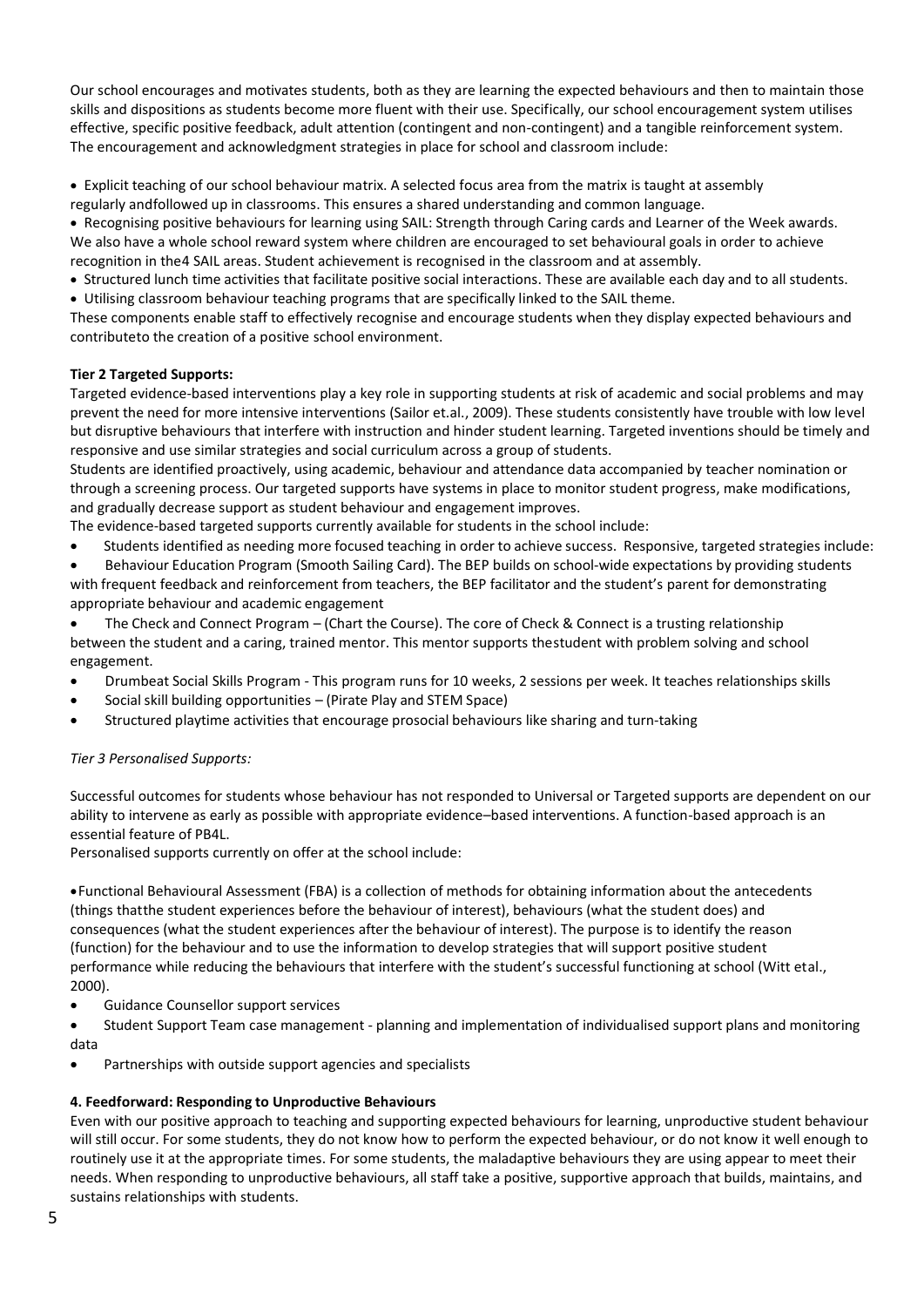To feedforward when responding to unproductive student behaviours, we have a system in place that enables staff to respond to minor unproductive behaviours efficiently and effectively, to chronic persistent minor behaviours and to major unproductive behaviours that hinder learning. In this continuum, thinking begins with clarity between minor behaviours (that can and should be managed by teachers, within the context of the classroom and non-classroom settings) and major behaviours (that are best managed in a more private setting with the class teacher and leadership in partnership). The definitions of teacher managed behaviours (Minor) and teacher plus leadership managed behaviours (Major) have been included in Appendix A. Although the teacher is the key problem solver when responding to minor behaviours, they collaborate, and share creative strategies, with colleagues. Teachers respond to minor behaviours using best practices that include reminders of expectations, re-directing to learning and re-teaching behaviours. Appendix A includes a summary of practices that may be utilised. The positive, support strategies currently in place for responding to unproductive behaviours at our school can be classified under the three evidence-based approaches recommended in BCE SBS policy and procedures, and include:

| De-escalation                        | Problem-solving                   | <b>Restorative</b>                    |
|--------------------------------------|-----------------------------------|---------------------------------------|
| Supervised calm time in a safe space | Teacher - student conversation    | Student apology                       |
| in the classroom                     | <b>Behaviour Coaching</b>         | Student contributes back to the class |
| Supervised calm time in a safe space | SSTM - Student Support Team       | or school community                   |
| outside of the classroom             | Meeting                           | Restorative conversation              |
| Movement break                       | LERM - Learning Engagement Review | Behaviour Support Plan                |
| Individual crisis support and        | Meeting                           | <b>Smooth Sailing Card</b>            |
| management plan                      |                                   |                                       |
|                                      |                                   |                                       |

Effective consequences maintain student dignity and invite the student to take responsibility for his/her behaviour and be part of thesolution.

• **Behaviour Coaching** which is based on a Restorative Practices framework**.** Restorative Practicesis an evidence-informed positive behaviour approach suggested within the National Safe Schools Framework to assist schools to become safer and more supportive learning communities.

In this approach, the term 'restorative' is used to stress that when a student misbehaves, restoring relationships, repairing harm andlearning perspective-taking and social responsibility is more important and effective than simply delivering punishment for their misbehaviour (NSSF, 2013).

Behaviour Coaching at St Kieran's involves the teacher and student/s engaging in a solution-focused conversation, facilitated by the school's Student Wellbeing Officer or Leadership staff. This occurs during break time following a major behavioural incident. Coaching involves the student acknowledging the behaviour and the impact of this on others. The goal is to help the student build empathy and connection with the person affected by their actions. Once the student has reflected and acknowledged the impact their actions have had on others, they work on restoring the damaged relationship. Other systems of addressing behaviour focus solely on the person responsible and neglect to validate the feelings of the person harmed. Restorative Practice allows the person harmed to have a voice inthe process and express how they felt which introduces a human element to the incident. This in turn helps to elicit feelings of empathy and compassion from the person responsible and increases the likelihood of successful behavioural change.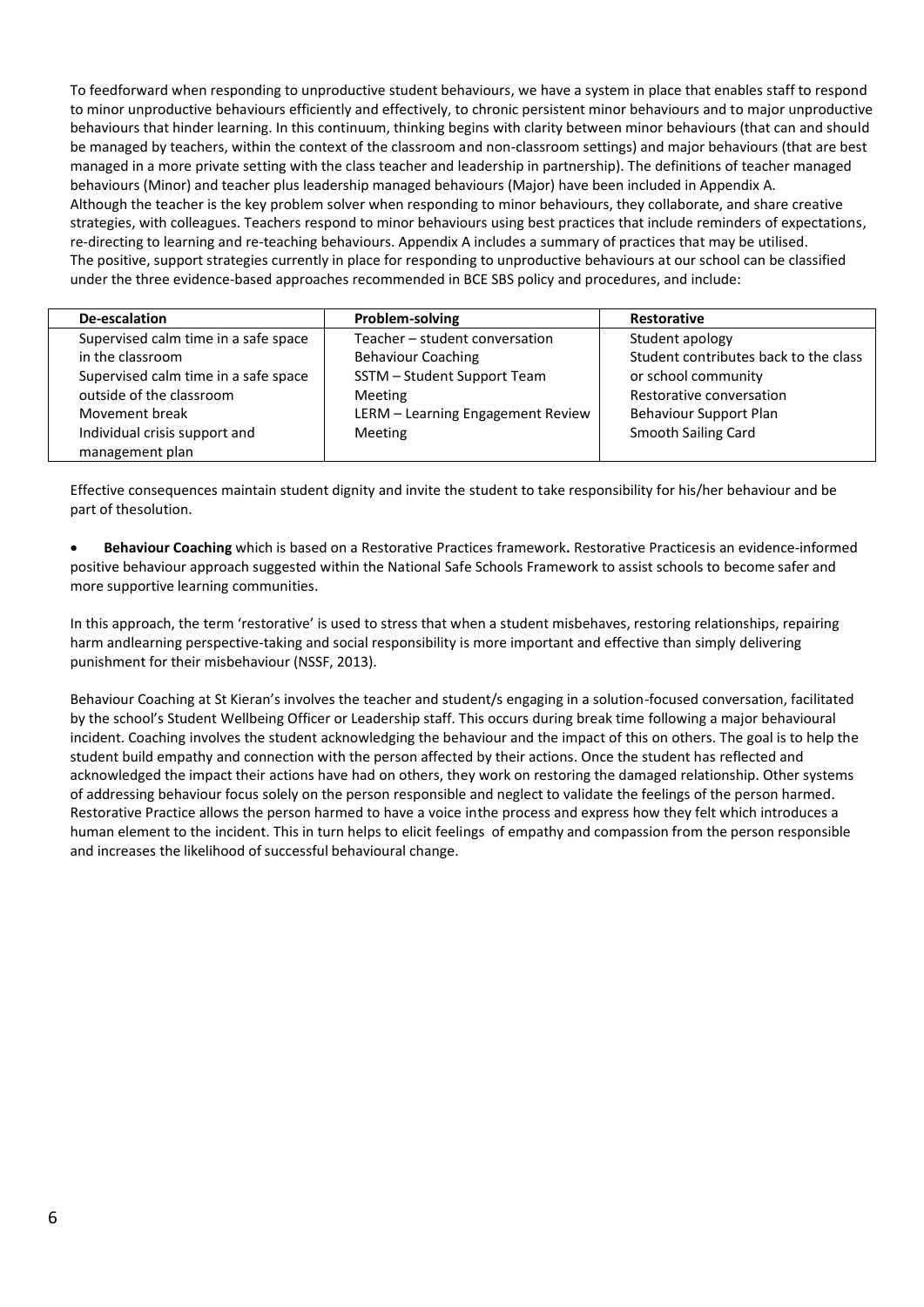#### **BCE FORMAL SANCTIONS**

In cases of ongoing challenging behaviours (where the above strategies have been found to be ineffective) or in response to serious incidents, formal sanctions endorsed by Brisbane Catholic Education may be applied. These apply across the year levels  $P - 12$  and include:

## **DETENTION**

Detention is any period where a student is required to remain at school, in a particular location or in an activity, in 'non-class' time, such as recess, lunchtime, after school or non-school days. When used, detention needs to be an appropriate response to the behaviour and appropriate to the age, development and specific needs of the student. Forms of detention could include exclusion from playground for a short time to reflect on their behaviour. All detentions, including 'non-class' time at lunch and play time, will be recorded in Engage (Student Behaviour Support System).

#### **SUSPENSION**

Suspension is imposed as a disciplinary measure, and in some cases is implemented to ensure the safety of other students and staff. The purpose of suspension is to signal that the student's present behaviour is not acceptable. Suspension is defined as the temporary, full-time, or part-time withdrawal of a student's right to attend school and/or school related functions for a defined period of time. Suspension is only one strategy for managing inappropriate behaviour and is most effective when it highlights the parents/caregiver's responsibility for taking an effective role, in partnership with the school, to support and modify the behaviour of a student.

The school and parents/caregivers should work together, with the aim of assisting a suspended student to re-join the school community as quickly as possible. In some circumstances, the Principal may determine that a student should be suspended immediately. This will usually be due to reasons such as the safety of students or staff because of violence, threats of violence, or the presence of weapons.

The Principal will inform the student and parents/caregivers of the grounds on which the decision to suspend has been made. The student and parents/caregivers will then be given the opportunity to respond. The conditions relating to the suspension can be discussed with the parents/caregivers, and their responses may be taken into consideration.

#### **NEGOTIATED CHANGE OF SCHOOL**

In some circumstances, a change of school to another Catholic school, to a school in another sector, or to an alternative educational setting, may be agreed to be the most appropriate means to responsibly support a student's wellbeing and/or learning needs. Such a change, known as a negotiated change of school, offers the student an opportunity for personal growth and for a fresh start in an environment more suited to the student's needs and circumstances. Negotiated change of school for a student may also be an appropriate method to protect the wellbeing of a school community (for example, when a student's continuing presence poses a danger to that community's safety).

#### **EXCLUSION**

Exclusion is the full-time withdrawal of a student's right to attend a particular school and school related functions, on the authority of the Executive Director. Exclusion from one school does not prohibit the enrolment of the student in another Brisbane Catholic Education school unless the student has been specifically prohibited by the Executive Director from attending all Brisbane Catholic Education schools.

In extreme circumstances, a Principal may, in consultation with the Senior Leader: Progress and Performance, make a submission to BCE's Head School Progress and Performance, recommending the exclusion of a student from a Brisbane Catholic Education school. The Head School Progress and Performance, will, in turn, forward this submission with his/her own recommendation to the Executive Director for decision.

#### **PROCESS OF APPEALS**

The following process of appeal can be used by parents/caregivers, or students living independently, who consider that either correct procedures have not been followed, or that an unreasonable decision has been made:

| In relation to:                                           | Who to contact:                           |
|-----------------------------------------------------------|-------------------------------------------|
| A decision to suspend a student for less than 3 days from | The Principal                             |
| school                                                    | Senior Leader Progress and Performance    |
|                                                           | <b>Brisbane Catholic Education Office</b> |
| A decision to suspend a student for more than 3 days from | 2A Burke Street Woolloongabba             |
| school                                                    | Brisbane 4102                             |
|                                                           | Ph: 07 3033 7000                          |
| A recommendation to exclude a student from a Brisbane     | The Executive Director                    |
| <b>Catholic Education School</b>                          | <b>Brisbane Catholic Education Office</b> |
|                                                           | 2A Burke Street Woolloongabba             |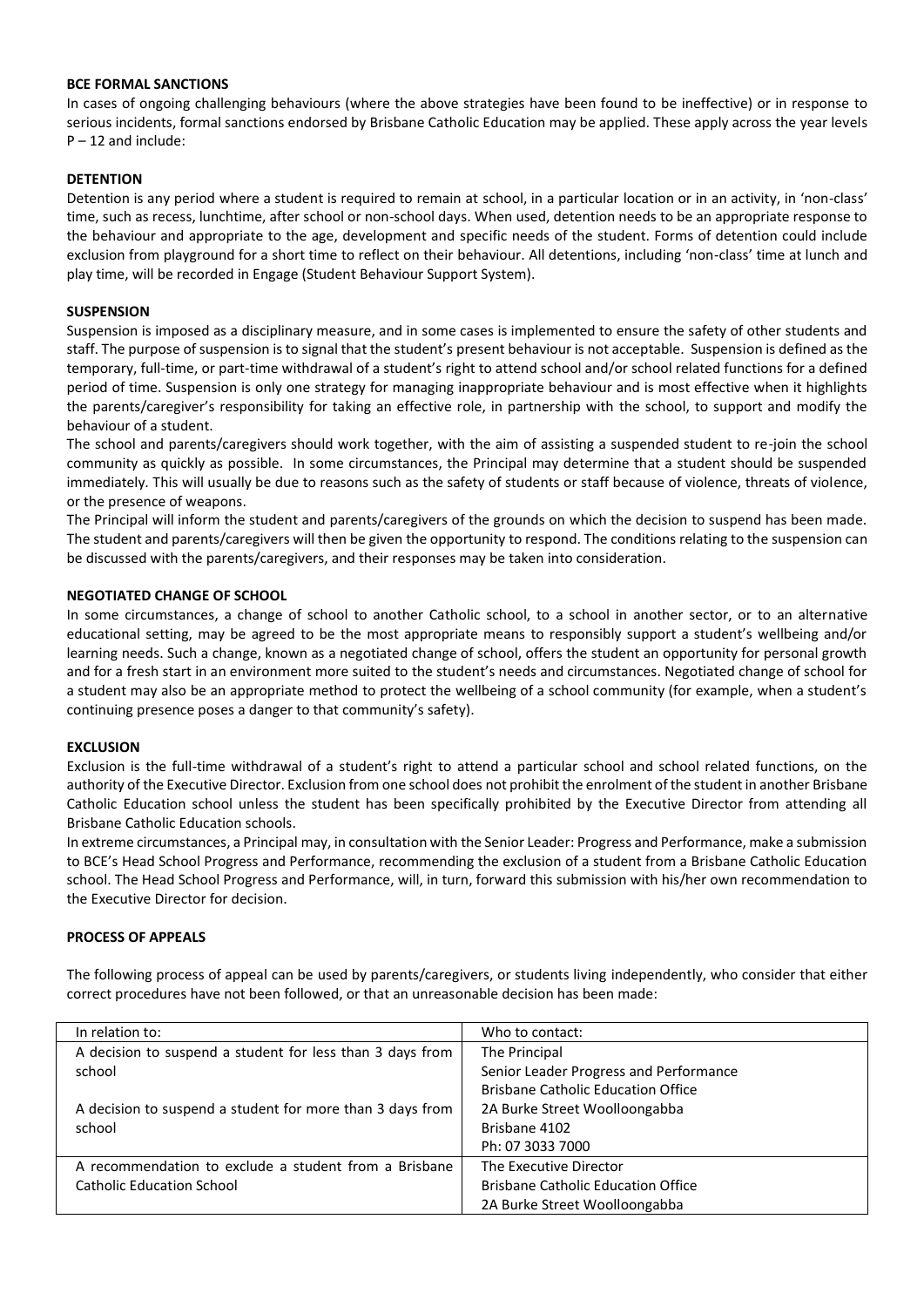| 102<br>D <sub>m</sub><br>`41U∠<br>ansu. |
|-----------------------------------------|
| Ph.<br>7000                             |

Note: The fact that an appeal has been lodged does not suspend the operation of the suspension or exclusion

## **BULLYING AND CYBERBULLYING – INFORMATION, PREVENTION, AND SCHOOL/COLLEGE RESPONSES**

### **WHAT IS BULLYING? (BCE – POSITIVE BEHAVIOUR 4 LEARNING FRAMEWORK)**

Bullying is repeated verbal, physical, social, or psychological behaviour that is harmful and involves the misuse of power by an individual or group towards one or more persons. Bullying is when someone targets another child again and again and tries to make them feel bad. They say or do many mean and hurtful things, make fun of them a lot, try to stop them from joining in or make others not like them.

Please refer to BCE Student Behaviour Support - Prevention and Responding to Instances of Student Bullying/Harassment in Schools

#### **WHAT IS NOT BULLYING?**

There are also some behaviours, which, although they may be unpleasant or distressing, are not bullying:

• Mutual conflict – which involves a disagreement, but not an imbalance of power. Unresolved mutual conflict can develop into bullying if one of the parties targets the other repeatedly in retaliation

• Single episode acts of nastiness or physical aggression, or aggression directed towards many different people, is not bullying unless it becomes a pattern of behaviours. Social rejection or dislike is not bullying unless it involves deliberate and repeated attempts to cause distress, exclude or create dislike by others.

The National Safe Schools' Framework (2011) states a safe and supportive school is one in which "diversity is valued and all members of the school community feel respected and included and can be confident that they will receive support in the face of any threats to their safety and wellbeing".

In line with this framework, St. Kieran's is:

- committed to positive, proactive practices in support of student behaviour and wellbeing
- dedicated to ensuring Student Behaviour Support planning promotes preventative approaches to bullying and responsive approaches to restoring relationships
- passionate about fostering respectful interpersonal relationships among and between all community members
- focussed on promoting positive behaviour support as an integral part of all learning and teaching experiences.
- •

To achieve these expectations, we undertake the following:

With the support of parents, the wider community, and the students themselves, we take proactive and preventative action to prevent bullying happening in the first instance. We do this by placing a strong emphasis on teaching prosocial behaviours from the commencement of Prep. Our students are taught the importance of communicating and behaving towards others in a kind and respectful way and this behaviour is expected and modelled by all in the community.

When bullying behaviour is reported/identified, we have clear processes that we follow. These processes are based on Restorative Practices, an evidence-based framework, and include:

- Thorough investigation of the incident. This includes interviewing the student who has reported the bullying and the named protagonist, as well as obtaining witness accounts if applicable. During these interviews, staff focus on gaining a complete understanding of the thought processes and emotional state of all students involved.
- A meeting between the students is facilitated by Leadership and/or the school's Student Wellbeing Officer. The goal of this meeting is to ensure the affected student has a voice in the process and is able to communicate the impact the behaviour has had. The protagonist is encouraged to acknowledge their actions and focus on what needs to be done to repair the damaged relationship.
- The students are involved in constructing plans/strategies that will ensure more positive interactions moving forward.
- Following this meeting, staff members involved in the process regularly check in with the students to support the effective implementation of these plans/strategies.
- Parents of both students are contacted and informed of the process.
- Incidents of bullying in all environments, including cyberspace/online, are documented using BCE's Engage system (Student Behaviour Support Database). This behaviour incident data is tracked and analysed to detect patterns of behaviour that identify bullying.

#### **OUR STUDENT BEHAVIOUR SUPPORT DATA DATA INFORMED DECISION MAKING**

The BCE Engage Student Support System is the database all BCE schools are required to use to collect behavioural data for analysis and decision-making. The Engage Student Support System has capacity to record minor and major behavioural incidents so that schools can make data informed decisions about student supports. It also has capacity for schools to record, store and analyse Tier 2 Targeted and Tier 3 Personalised supports, information, and data. St. Kieran's uses this data to monitor student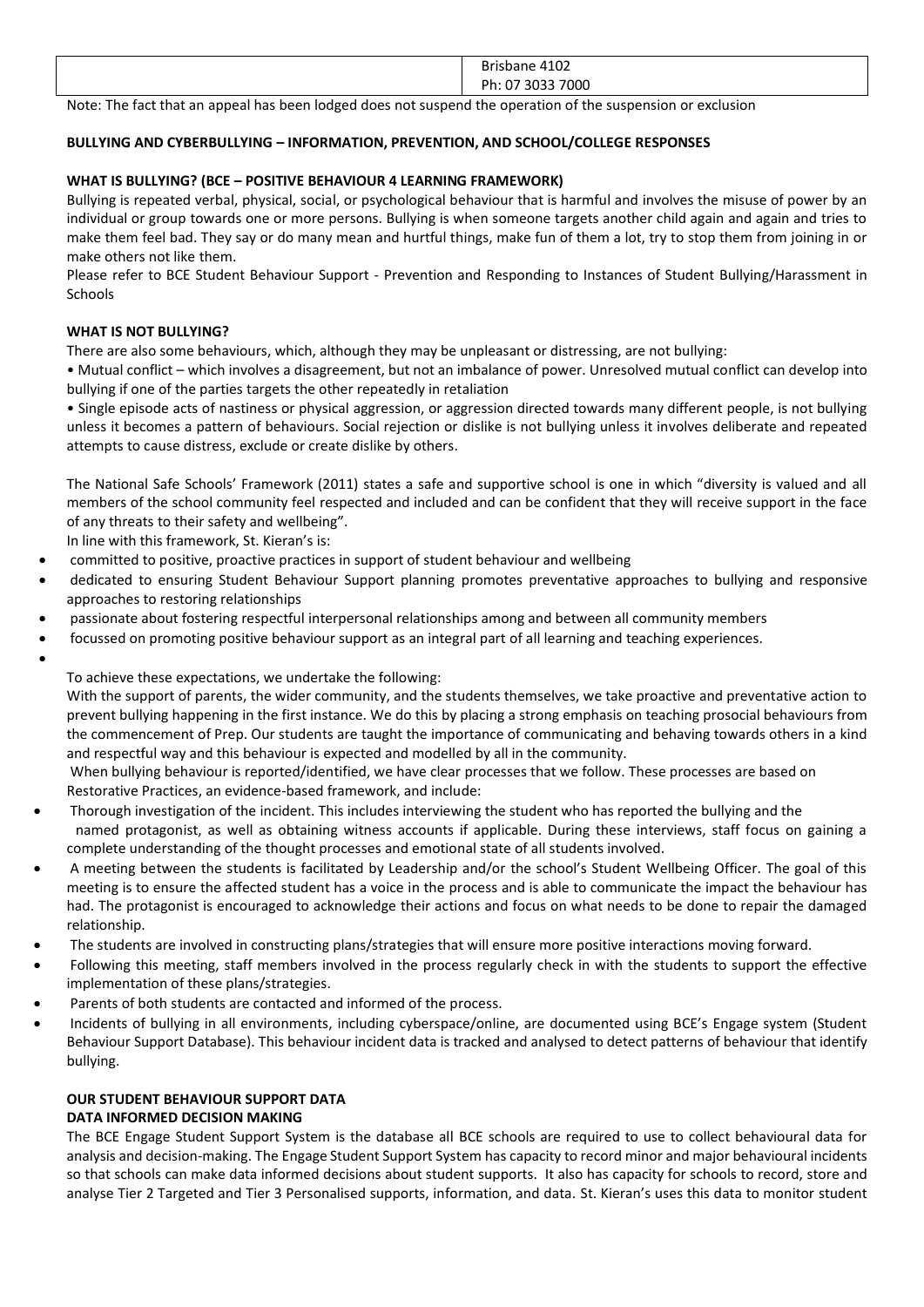behaviour and make decisions around Tier 2 and 3 supports. This involves regular school team meetings which include the Principal, Guidance Counsellor, Support Teacher: Inclusive Education and Student Wellbeing Officer.

It is mandatory for all BCE schools to record major incidents of bullying, weapons and drugs incidents and complete the accompanying record documentation in the system as comprehensively as possible. Suspension records are also mandatory to complete in the database.

#### **RELEVANT BRISBANE CATHOLIC EDUCATION POLICIES**

- BCE Student Protection Processes
- Management of Drug Related Incidents
- Management of Weapons in Schools
- Code of Conduct
- Student Attendance policy
- Student Diversity and Inclusion policy
- Student with Disability policy
- Student Behaviour Support policy
- Student Behaviour Support procedure
- Student, Parent and Guardian Complaints Management policy
- Student Wellbeing policy.

#### **Appendix A - Behaviour Definitions Minor Behaviours**

|                         | <b>Descriptor</b>       | <b>Definition</b>                          | Example                                       |  |
|-------------------------|-------------------------|--------------------------------------------|-----------------------------------------------|--|
| $\mathbf{1}$            | Inappropriate verbal    | Student engages in low intensity instance  | Calling someone an "idiot", swearing if       |  |
|                         | language                | of inappropriate language                  | they kick their toe                           |  |
| $\overline{2}$          | Physical contact        | Student engages in non-serious, but        | Pushing in the tuckshop line, horseplay       |  |
|                         |                         | inappropriate contact                      |                                               |  |
| 3                       | Disrespect/non-         | Student engages in brief or low intensity  | Saying "No", "Not going to do it", "I don't   |  |
|                         | compliance              | failure to respond to reasonable adult     | want to do that"                              |  |
|                         |                         | requests                                   |                                               |  |
| 4                       | Disruption              | Student engages in low intensity, but      | Calling out, talking to a peer in class       |  |
|                         |                         | inappropriate disruption                   |                                               |  |
| 5                       | Uniform violation -     | Students wears clothing that is near but   | Wrong socks, wrong shorts for sport           |  |
|                         | Minor                   | not within the school's dress code         |                                               |  |
| 6                       | Technology Violation -  | Student engages in non-serious but         | Making a mobile phone call in breach of       |  |
|                         | Minor                   | inappropriate (as defined by the school)   | school's policy                               |  |
|                         |                         | use of mobile phone, mp3 player, camera    |                                               |  |
|                         |                         | and/or computer                            |                                               |  |
| $\overline{\mathbf{z}}$ | Property misuse         | Student engages in low intensity misuse    | Using equipment contrary to its design or     |  |
|                         |                         | of property                                | purpose                                       |  |
| 8                       | Late                    | Students arrive late to class              | Tardy or late to class not late to school as  |  |
|                         |                         |                                            | this is often beyond the control of a         |  |
|                         |                         |                                            | primary school student                        |  |
| 9                       | Out of Bounds           | Student is in an area within the school    |                                               |  |
|                         |                         | grounds that has been designated "off      |                                               |  |
|                         |                         | limits" at that particular time            |                                               |  |
| 10                      | Lying/Cheating          | Student engages in "White Lies"            | "I came first", "It wasn't me!", "I didn't do |  |
|                         |                         |                                            | it"                                           |  |
| 11                      | Teasing                 | Isolated inappropriate comments            | Laughing at someone's misfortune              |  |
|                         |                         | (ongoing teasing would fit under Bullying) |                                               |  |
| 12                      | Sexual Behaviour        | Sexual behaviours that are normal, age-    | Green light behaviours                        |  |
|                         |                         | appropriate, spontaneous, curious,         |                                               |  |
|                         |                         | mutual, light-hearted, and easily diverted |                                               |  |
|                         |                         | experimentation.                           |                                               |  |
| 13                      | Incomplete tasks        | Student has failed to complete a set piece | Has difficulty starting learning task,        |  |
|                         |                         | of work in a clearly specified time frame  | continuing on task or completing learning     |  |
|                         |                         |                                            | tasks                                         |  |
|                         | <b>Major Behaviours</b> |                                            |                                               |  |

| <b>Descriptor</b> | <b>Definition</b>                         | Example                               |
|-------------------|-------------------------------------------|---------------------------------------|
| Verbal Aggression | Language (both overt and covert) directed | Swearing, aggressive stance, language |
|                   | at others in a demeaning or aggressive    | directed to hurt or show disrespect.  |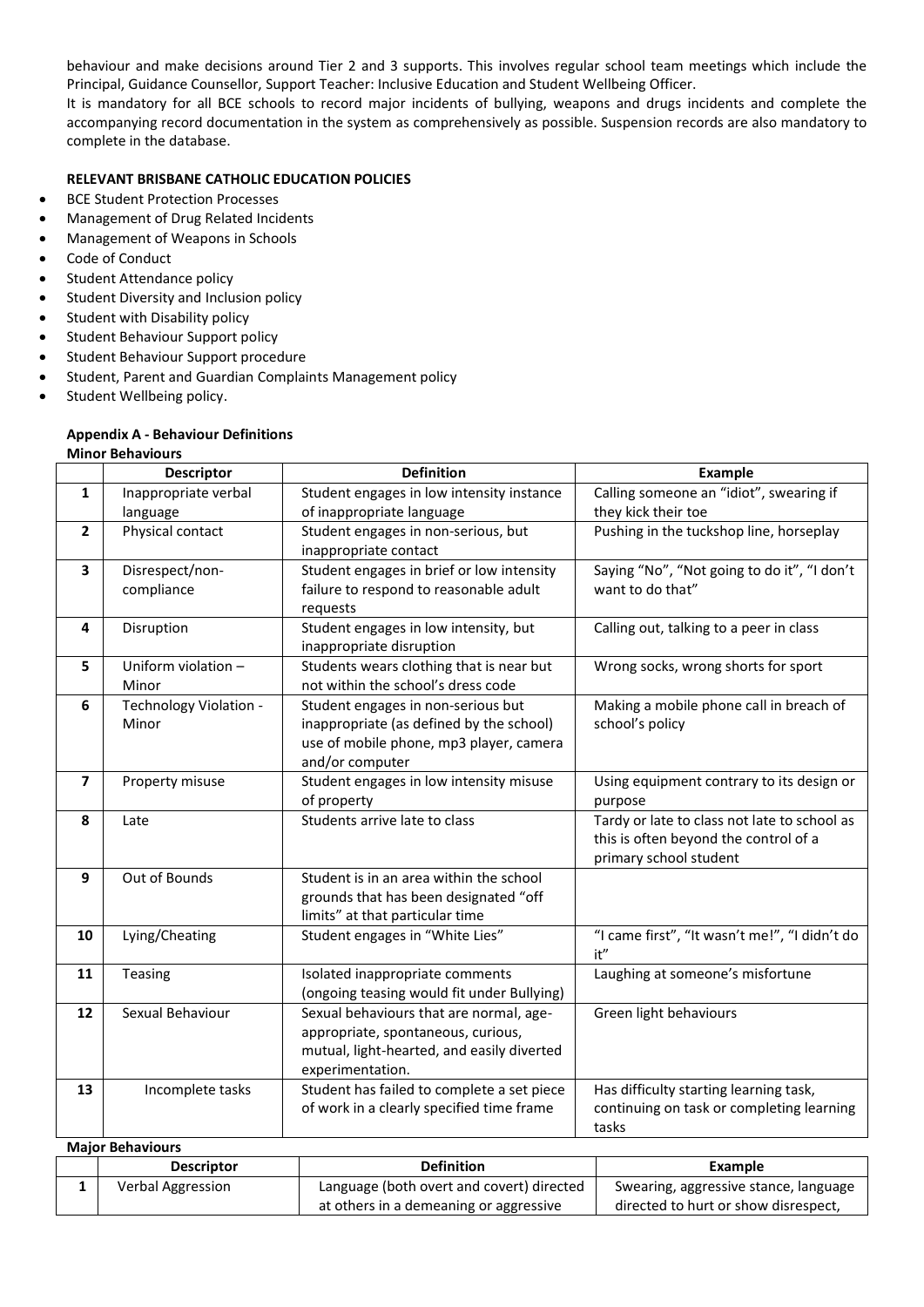|                | <b>Descriptor</b>            | <b>Definition</b>                                                                                                                                                                                                                                                                                                                                              | <b>Example</b>                                                                                                                                                                                                                                                                                                                                                                                                                                                                                                                                                                                                                                                                                                                       |  |
|----------------|------------------------------|----------------------------------------------------------------------------------------------------------------------------------------------------------------------------------------------------------------------------------------------------------------------------------------------------------------------------------------------------------------|--------------------------------------------------------------------------------------------------------------------------------------------------------------------------------------------------------------------------------------------------------------------------------------------------------------------------------------------------------------------------------------------------------------------------------------------------------------------------------------------------------------------------------------------------------------------------------------------------------------------------------------------------------------------------------------------------------------------------------------|--|
|                |                              | manner intended to harm, distress coerce<br>or cause fear                                                                                                                                                                                                                                                                                                      | intimidating body language,<br>intimidating tone of voice                                                                                                                                                                                                                                                                                                                                                                                                                                                                                                                                                                                                                                                                            |  |
| $\overline{2}$ | <b>Physical Aggression</b>   | Actions (both overt and covert) involving<br>serious physical contact where injury<br>might occur that is directed towards<br>another and intended to harm, distress<br>coerce or cause fear                                                                                                                                                                   | Hitting, punching, hitting with an<br>object, kicking, pulling hair, scratching                                                                                                                                                                                                                                                                                                                                                                                                                                                                                                                                                                                                                                                      |  |
| 3              | Bullying/Harassment          | Bullying/Harassment are behaviours that<br>target an individual or group due to a<br>particular characteristic; and that offends,<br>humiliates, intimidates, or creates a<br>hostile environment. It may be a single or<br>ongoing pattern of behaviour.<br>Bullying involves the misuse of power by<br>an individual or group towards one or<br>more persons | Bullying may include: Physical: hitting,<br>kicking, any form of violence; Verbal:<br>name calling, sarcasm, spreading<br>rumours, persistent teasing,<br>intimidation; Emotional: excluding,<br>tormenting, ridiculing, humiliating,<br>intimidating; Racial: taunts, graffiti,<br>gestures, intimidation; Sexual:<br>unwanted physical contact, abusive<br>comments, intimidation. Cyber<br>bullying may include a combination of<br>behaviours such as pranking calling,<br>sending insulting text messages,<br>publishing someone's private<br>information, creating hate sites or<br>implementing social exclusion<br>campaigns in social networking sites.<br>Can also include 'flaming' and online<br>hate sites/bash boards. |  |
| 4              | Defiance/non-compliance      | Failure or refusal to comply or obey<br>directions, a resistance to authority                                                                                                                                                                                                                                                                                  | Refusing a reasonable request of a<br>teacher or supervisor, talking back in<br>an angry and/or rude manner to staff,<br>ignoring/walking away from staff,<br>running away                                                                                                                                                                                                                                                                                                                                                                                                                                                                                                                                                           |  |
| 5              | Disruption                   | Persistent behaviour causing an<br>interruption in a class or an activity                                                                                                                                                                                                                                                                                      | Sustained loud talking, yelling, or<br>screaming; repetitive noise with<br>materials; and/or sustained out-of-<br>seat behaviour                                                                                                                                                                                                                                                                                                                                                                                                                                                                                                                                                                                                     |  |
| 6              | <b>Dress Code Violation</b>  | Student wears clothing that does not fit<br>within the dress code of the school                                                                                                                                                                                                                                                                                | "Gang" undershirts, offensive T-shirts,<br>steel capped shoes.                                                                                                                                                                                                                                                                                                                                                                                                                                                                                                                                                                                                                                                                       |  |
| 7              | Vandalism/Property<br>Damage | Student participates in an activity that<br>results in substantial destruction or<br>disfigurement of property                                                                                                                                                                                                                                                 | Throwing a computer, graffiti of<br>school buildings, arson                                                                                                                                                                                                                                                                                                                                                                                                                                                                                                                                                                                                                                                                          |  |
| 8              | Truancy                      | Regular or persistent unexplained<br>absences from school or from a class,<br>where the reason given is unsatisfactory                                                                                                                                                                                                                                         | Students leaves class/school without<br>permission or stays out of class/school<br>without permission                                                                                                                                                                                                                                                                                                                                                                                                                                                                                                                                                                                                                                |  |
| 9              | Theft                        | Dishonestly appropriating another<br>person's property with the intent to<br>destroy or permanently deprive the<br>person of it                                                                                                                                                                                                                                | Stealing school or personal property                                                                                                                                                                                                                                                                                                                                                                                                                                                                                                                                                                                                                                                                                                 |  |
| 10             | Forgery/Plagiarism           | Student has signed a person's name<br>without that person's permission<br>(forgery). Plagiarism is submitting<br>someone else's work as your own. It<br>occurs when a writer deliberately uses<br>someone else's language, ideas, or other<br>original (not common knowledge)<br>material without acknowledging its<br>original source.                        | Using someone else's ideas or writing<br>without acknowledging the source<br>material. Signing another person's<br>name such e.g. a parent or teacher on<br>a document.                                                                                                                                                                                                                                                                                                                                                                                                                                                                                                                                                              |  |
| 11             | <b>Technology Violation</b>  | Student engages in inappropriate (as<br>defined by school) use of school<br>technology including cell phone,                                                                                                                                                                                                                                                   | Accessing inappropriate websites,<br>using someone else's log in details,<br>inappropriate additions to Facebook<br>(written and images)                                                                                                                                                                                                                                                                                                                                                                                                                                                                                                                                                                                             |  |